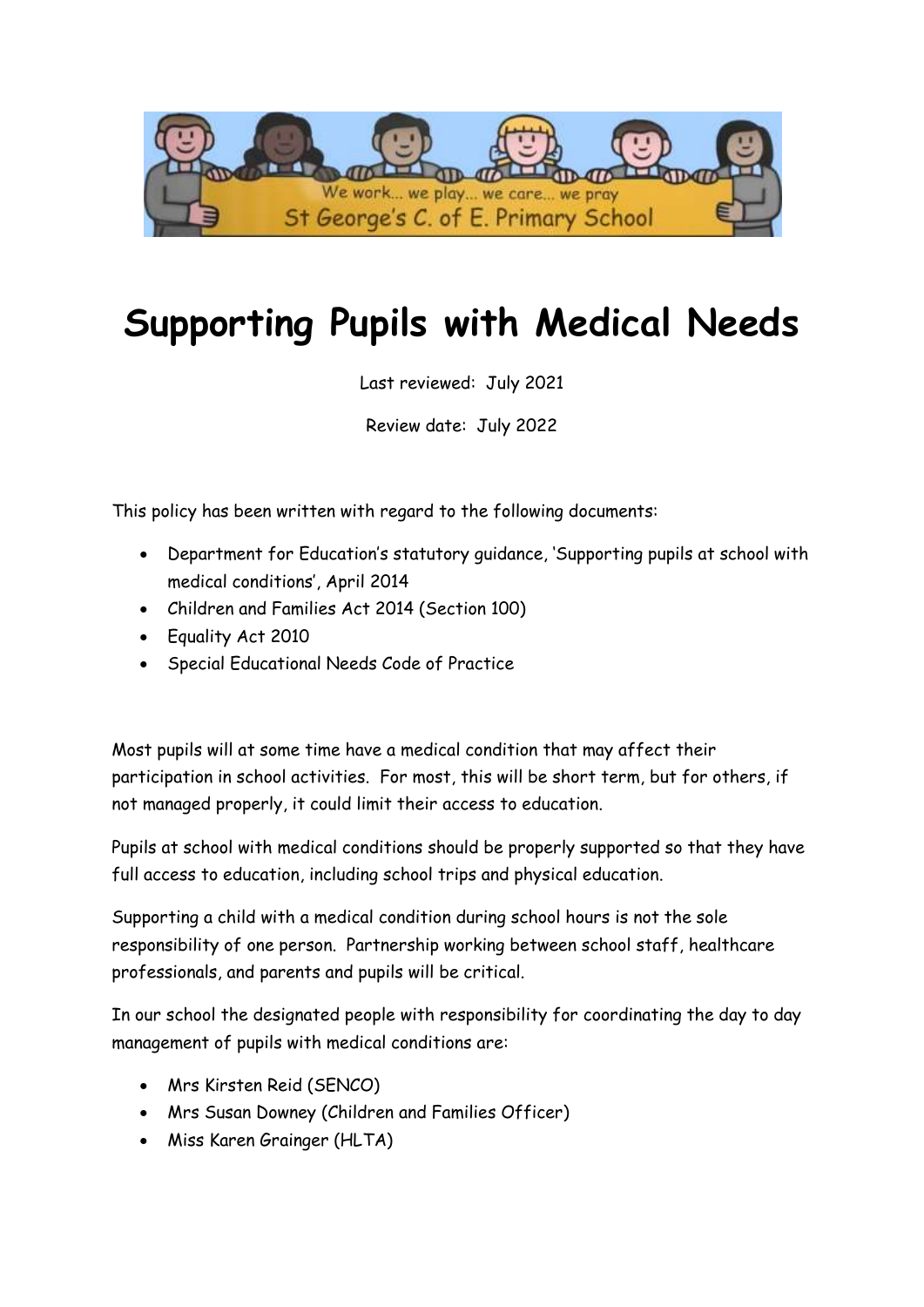The person responsible for overseeing the management of these pupils is Mrs Jane Tyers (Head Teacher)

#### **Parents and Carers**

- The Education Act 1994 states that parents are a child's main carers. They are responsible for making sure that their child is well enough to attend school. Children should be kept at home when they are acutely unwell.
- Parents are responsible for providing the Head Teacher with sufficient information about their child's medical condition and treatment or special care needed at school.
- Parents, together with the Head Teacher should reach an agreement on the school's role in helping their child's medical needs.
- Parental permission will always be sought before passing on any information to an external agency. The School Health Service will provide assistance to parents who have difficulty in understanding how best to support their child's medical need.
- The religious and cultural views of parents will always be respected.

# **Governing Body**

The governing body will make sure that arrangements are made to support pupils with medical conditions in school. It will ensure that this policy is developed and implemented.

# **Head Teacher**

The head teacher is responsible for developing and effectively implementing this policy. She will ensure that all staff are aware of it and understand their role in its implementation. The head teacher will make sure that sufficient trained staff are available to implement the policy, including in contingency and emergency situations. The head teacher is also responsible for contacting the school nursing service in the case of any child who has a medical condition that may require support at school but who has not yet been brought to the attention of the school nurse.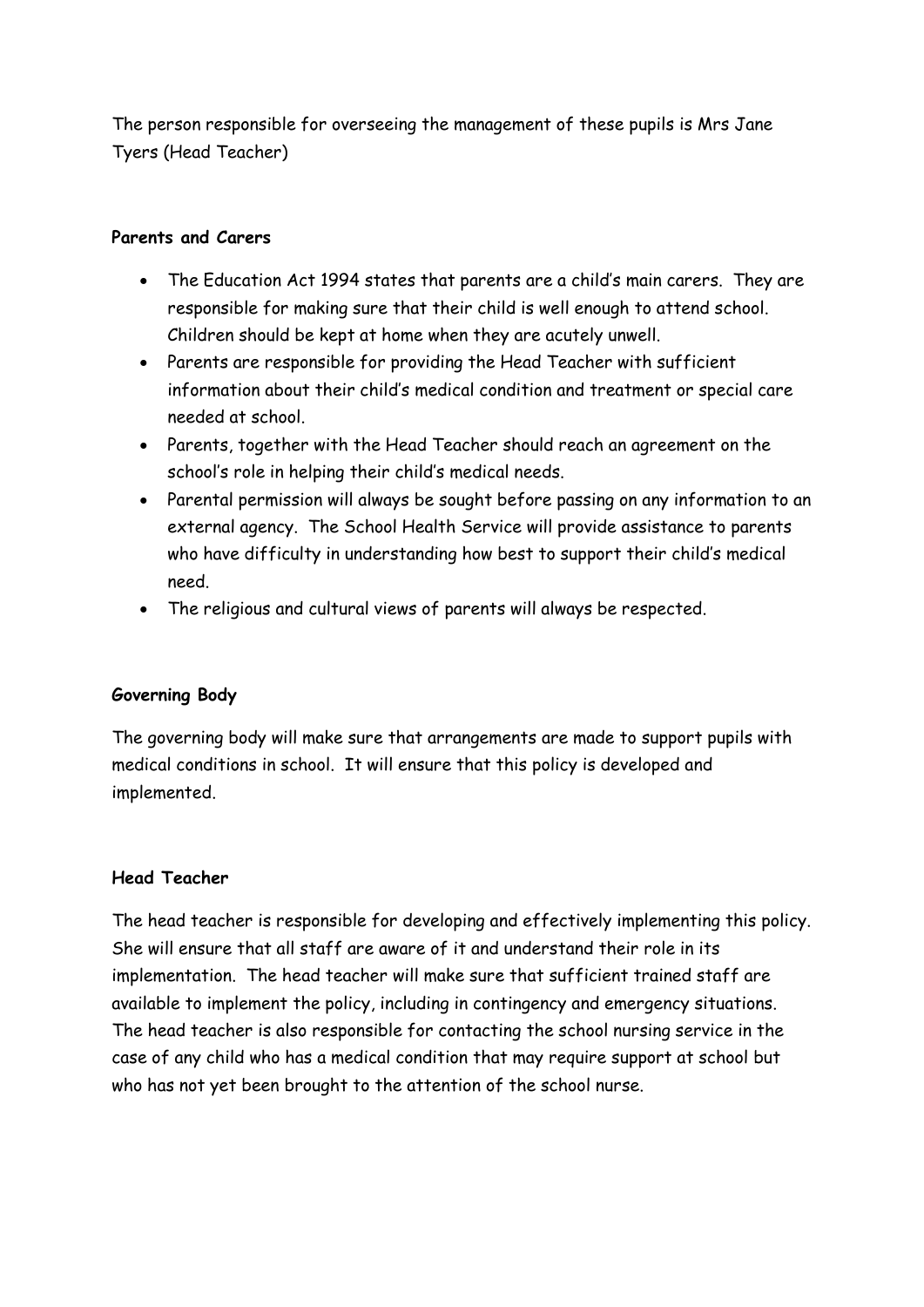# **Teachers and other school staff**

Teachers who have pupils with medical needs in their class will understand the nature of the condition, and when and where the pupil may need extra attention. They will be aware of the likelihood of an emergency arising and what action to take if one occurs.

#### **School nurse and other qualified health professionals**

The school will receive support and advice as necessary from the following:

- The local health authority
- The school health service
- The school nurse
- The general practitioner (with the consent of the child's parents)
- The community paediatrician

#### **Medical Needs Folders**

Each class has their own Medical Needs folder to store information about specific children. The folder contents are as follows:

- Copies of the policies
- Current SEN list, Medical Needs list and Asthma list
- Individual school care plans
- Asthma plans and consents

#### **Short term medical needs**

At times, it may be necessary for a child to finish a course of medication at school however, where possible, parents will be encouraged to administer the medicine outside school hours.

Medicine will only be administered by school staff in special circumstances, when it has been prescribed by a doctor and has the child's name printed on it.

Medicine will be administered at the complete discretion of the Head Teacher.

*In short term cases a basic record of medication and parent consent form will need to be completed and signed (Form 1).*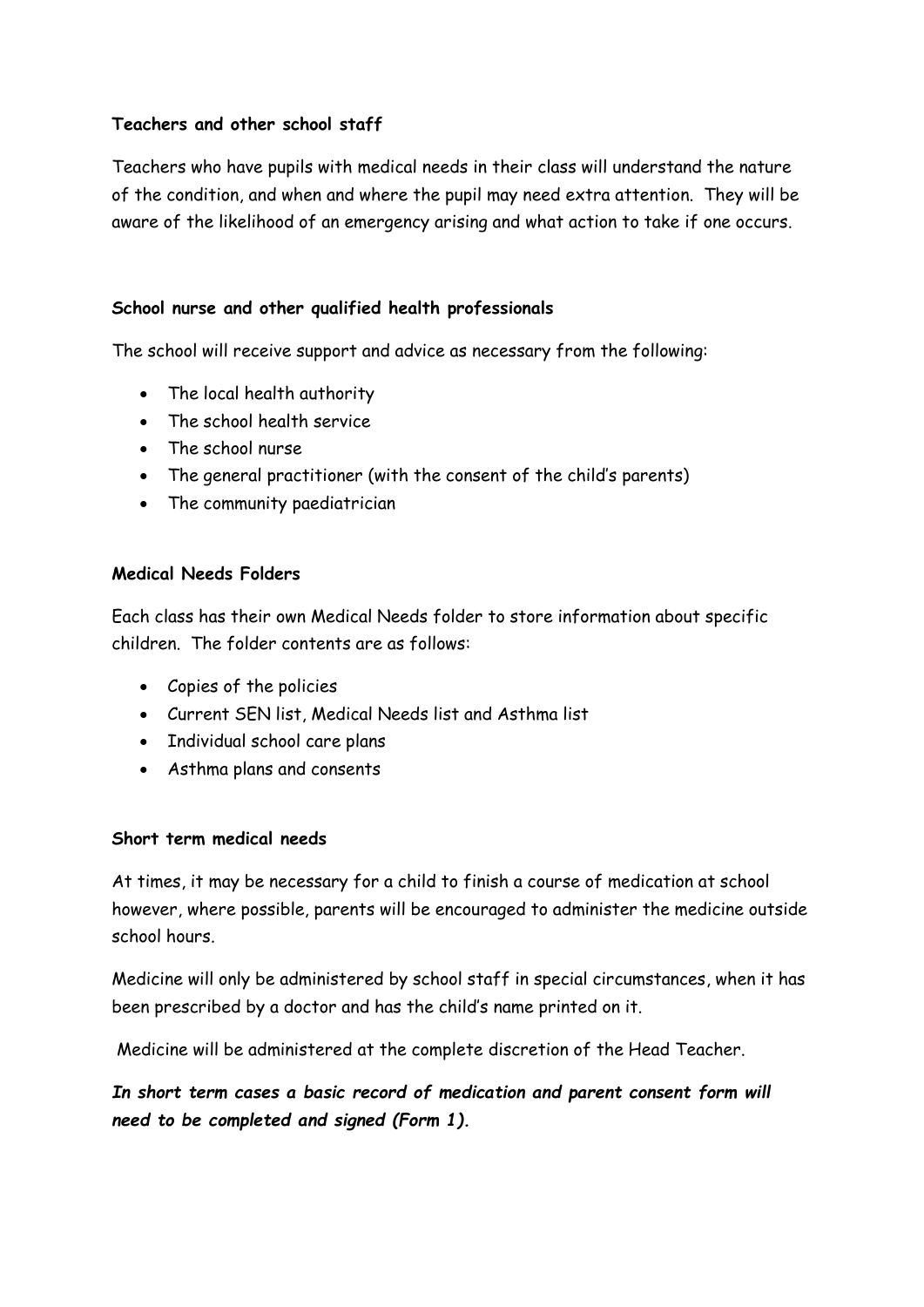#### **Long term medical needs**

The school will draw up a written health care plan (Form 2) for pupils who have long term medical needs. The designated people with responsibility for monitoring such plans are those with responsibility for the day to day coordination of the management of pupils with medical needs (listed above). The form itself will be completed by the child's class teacher during a meeting with the child's parents.

# **Individual healthcare plans (Form 2)**

Individual healthcare plans will help to ensure that the school is effectively supporting pupils with medical conditions. The level of detail within the plan will depend on the complexity of the child's condition and the degree of support needed but all plans will provide clarity about what needs to be done, when and by whom.

Consideration will be given to the following:

- The medical condition, its triggers, signs, symptoms and treatments
- The pupil's resulting needs, including medication (its side-effects and its storage) and other treatments, dose, time, facilities, equipment, testing, dietry requirements and environmental issues
- Specific support for the pupil's educational, social and emotional needs
- The level of support needed, including in emergencies. If a child is selfmanaging their own medication this will be clearly stated with appropriate arrangements for monitoring
- Who will provide this support, their training needs and expectations of their role
- Who in the school needs to be aware of the child's condition and the support required
- Written permission from parents and the Head Teacher for medication to be administered by a member of staff, or self-administered by individual pupils during school hours
- Separate arrangements or procedures required for school trips or other school activities outside of normal school timetable that will ensure that the child can participate eg risk assessments
- Where confidentiality issues are raised by the parent/child, the designated individuals to be entrusted with information about the child's condition
- What to do in an emergency, including whom to contact, and contingency arrangement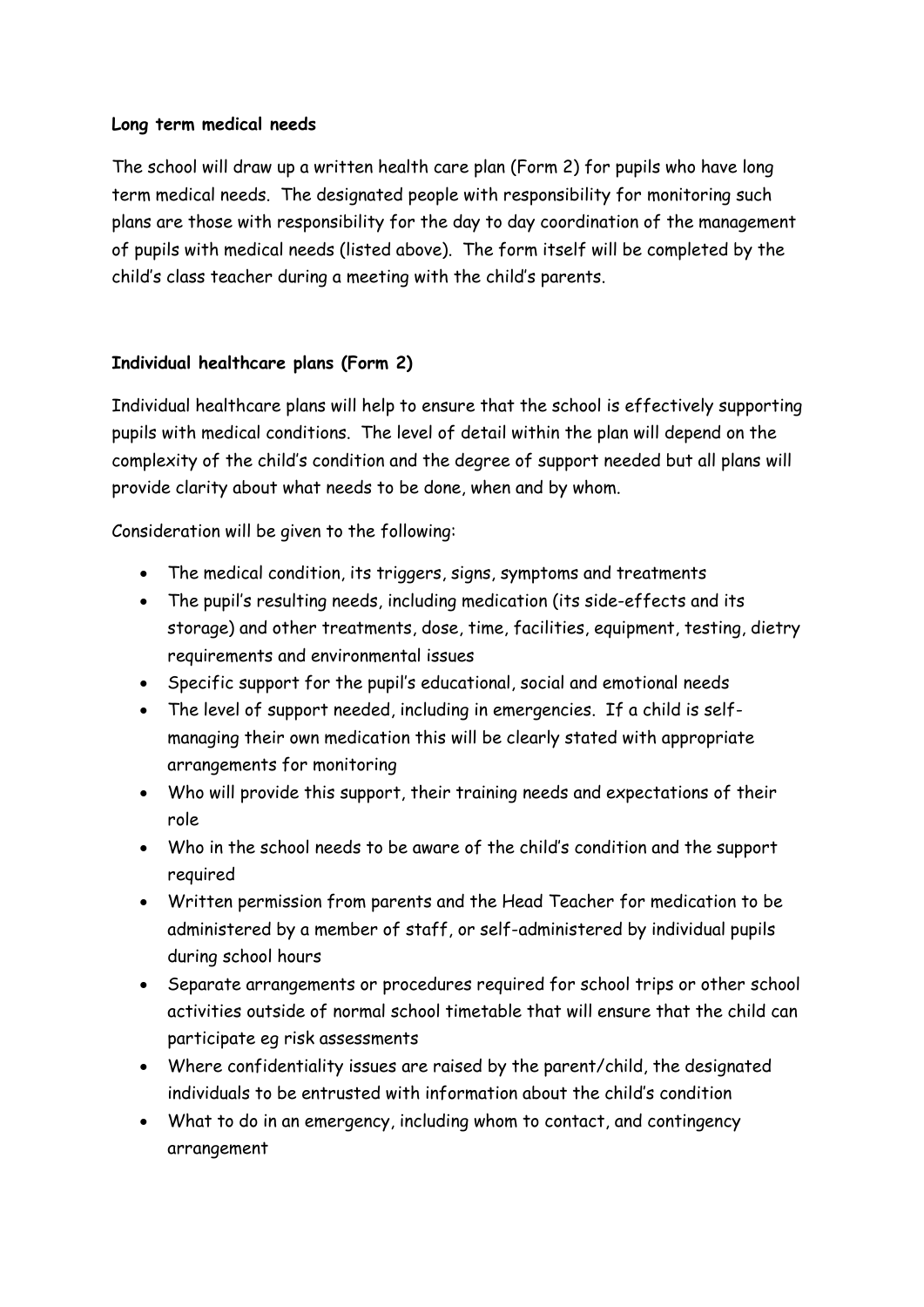Those who may need to contribute to the plan are:

- the Head Teacher
- the parent/carer
- $\bullet$  the child (if appropriate)
- class teacher
- teaching assistant
- SENCO
- School staff with responsibility for administering the medication
- School heath service, GP or other healthcare professionals

Where a child has an Education, Health and Care Plan (EHC Plan) the individual healthcare plan should be linked.

Copies of individual healthcare plans will be held in the pupil's classroom, the staff room and the main office.

# **Administering medication**

After discussion with parents, children who are competent will be encouraged to take responsibility for managing their own medicines and procedures. They will be closely supervised by a designated member of staff. If it is not appropriate for a child to self-manage, then relevant staff will administer medicines and manage procedures for them. Staff will follow basic hygiene procedures when administering medicines. They will wear protective disposable gloves when dealing with blood or other bodily fluids. Care will be taken when disposing of dressing or equipment.

Medication will only be administered during school hours if the medication has been prescribed by a doctor and the child's name is printed on the packaging. The correct form must be completed by parents.

The form will include:

- The name of the medication
- The condition that it is being administered for
- The dose
- The method of administration
- The time and frequency of administration
- Other treatment
- Any possible side effects
- The agreement of the school to administer the medication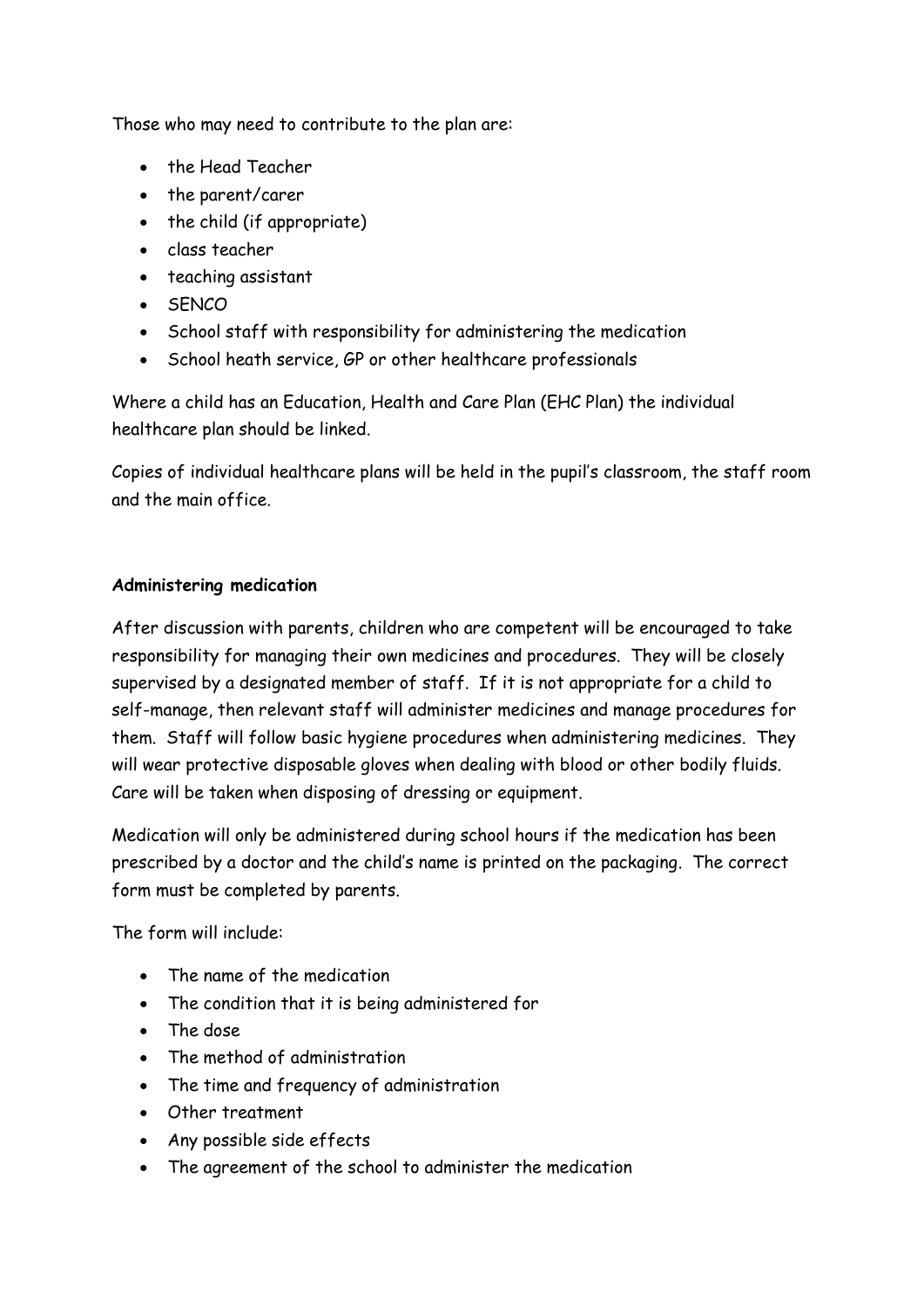- Who will administer the medication
- The name of the designated staff member to administer and a second and third designated person in case of absence
- Date that appropriate training for the designated member of staff will be/was completed
- Where the medication will be stored

#### **Refusing medication**

If a child refuses to take medication, the school staff will not force them to do so. The school will inform the child's parents as a matter of urgency.

#### **Storage**

When the school stores medication it will be labelled with the name of the pupil, the name and dose of the medicine and the frequency of the administration. Where a pupil needs two or more prescribed medicines, each will be kept in a separate container.

Pupils will know where their medication is stored. This will be a secure place, not accessible to children.

Asthma inhalers are allowed to be carried by the pupils. Each classroom will have a designated area where inhalers are stored. This will be accessible to children. Please see **Asthma Policy** for more details.

#### **Disposal of medication**

Parents must collect medicines held at school at the end of each half term. Parents are responsible for the disposal of unused or out of date medicines.

#### **Emergency procedures**

Allocated staff will be given regular training in First Aid and all staff know how to call the emergency services. A pupil taken to hospital by ambulance will be accompanied by a member of staff until their parents arrive.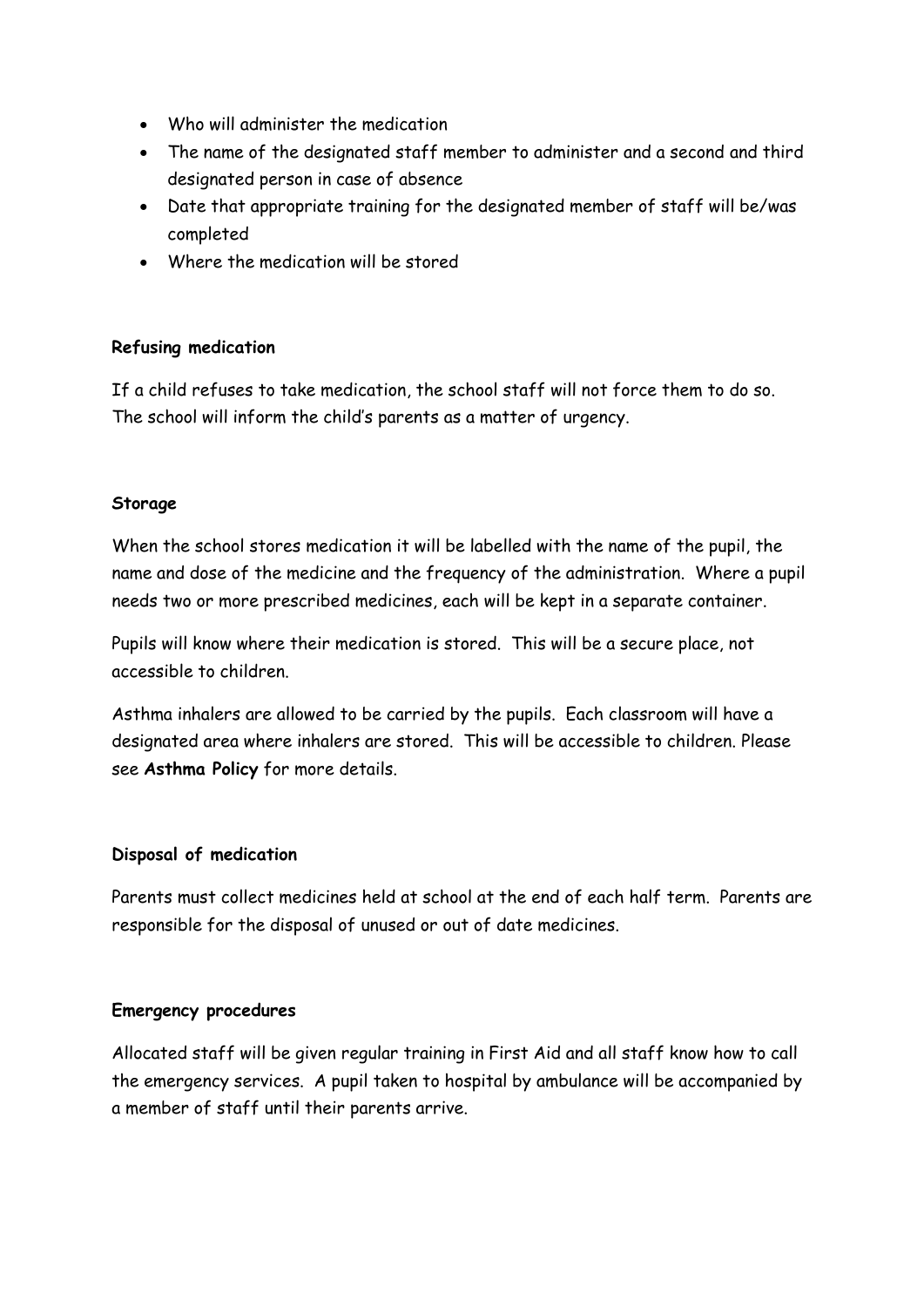# **Administration of rectal diazepam in epilepsy and febrile convulsions, and the anaphylaxis procedure**

This requires specific training and procedures

#### **Sporting Activities**

Children with medical needs are encouraged to take part in sporting activities appropriate to their own abilities. Any restrictions on a pupil's ability to participate in PE will be included in their individual healthcare plan. Where a child might need to be allowed immediate access to their medication before or during exercise, precautionary measures will be taken. Teachers, including those from external agencies, will be made aware of relevant medical conditions and emergency procedures.

# **School Trips**

Supervising staff will be made fully aware of any medical needs, and relevant emergency procedures. If it is deemed necessary the school will arrange for additional adults to accompany particular children. If there are concerns about whether the school can provide for a pupil's safety, or the safety of other pupils on a trip, they will seek medical advice from the relevant healthcare professionals.

The school will make arrangements for the inclusion of pupils in external activities unless evidence from a clinician such as a GP or consultant states that this is not possible.

The school will carry out a risk assessment so that planning arrangements take account of any steps needed to ensure that pupils with medical conditions are included. This will require consultation with parents and pupils and advice from healthcare professionals who are responsible for ensuring that pupils can participate.

# **Religious Faith**

Some members of some religious faiths are opposed to the administration of certain medicines even in emergencies. These beliefs will be respected and highlighted in the appropriate Healthcare Plans for individual children.